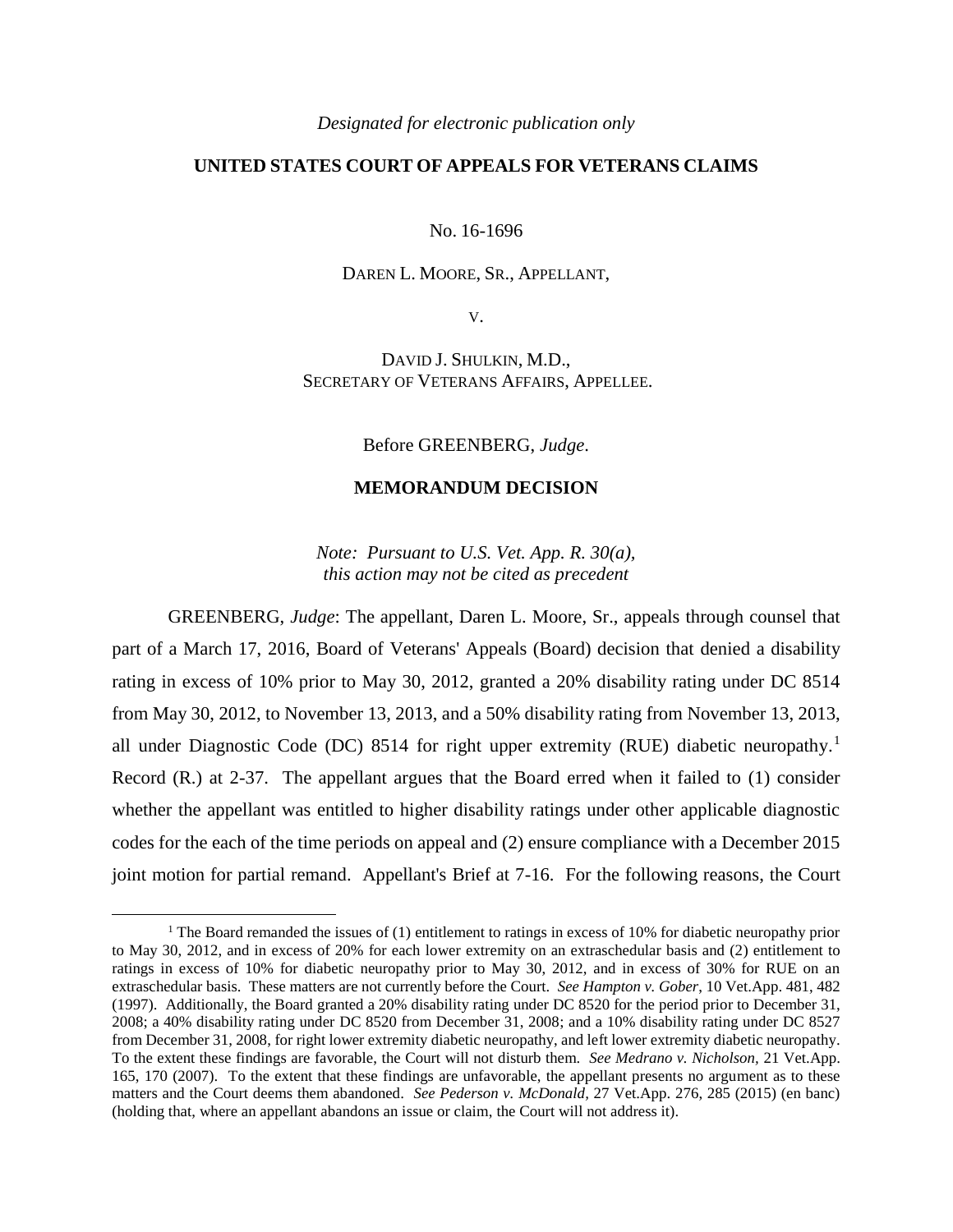will reverse the Board's assignment of a 10% disability rating for the period prior to May 30, 2012, and 20% for the period from May 30, 2012, to November 13, 2013, for RUE diabetic neuropathy and remand the matter for VA to award a disability rating of 20% for the period prior to May 30, 2012, and 30% for the period from May 30, 2012, to November 13, 2013, for RUE diabetic neuropathy. The remainder of the March 2016 Board decision on appeal is vacated and the matter of the appellant's RUE diabetic neuropathy for all periods is remanded for readjudication.

Justice Alito noted in *Henderson v. Shinseki* that our Court's scope of review in this appeal is "similar to that of an Article III court reviewing agency action under the Administrative Procedure Act, 5 U.S.C. § 706." 562 U.S. 428, 432 n.2 (2011); *see* 38 U.S.C. § 7261. The creation of a special court solely for veterans, and other specified relations such as their widows, is consistent with congressional intent as old as the Republic. *See Hayburn's Case*, 2 U.S. (2 Dall.) 409, 410 n., 1 L. Ed. 436 (1792) ("[T]he objects of this act are exceedingly benevolent, and do real honor to the humanity and justice of Congress."). "The Court may hear cases by judges sitting alone or in panels, as determined pursuant to procedures established by the Court." 38 U.S.C. ' 7254. Accordingly, the statutory command of Congress that a single judge may issue a binding decision, pursuant to procedures established by the Court, is "unambiguous, unequivocal, and unlimited." *Conroy v. Aniskoff*, 507 U.S. 511, 514 (1993); *see generally Frankel v. Derwinski*, 1 Vet.App. 23, 25-26 (1990).

From the beginning of the Republic statutory construction concerning congressional promises to veterans has been of great concern. "By the act concerning invalids, passed in June, 1794, vol. 3. p. 112, the secretary at war is ordered to place on the pension list, all persons whose names are contained in a report previously made by him to congress. If he should refuse to do so, would the wounded veteran be without remedy? Is it to be contended that where the law in precise terms, directs the performance of an act, in which an individual is interested, the law is incapable of securing obedience to its mandate? Is it on account of the character of the person against whom the complaint is made? Is it to be contended that the heads of departments are not amenable to the laws of their country?" *Marbury v. Madison*, 5 U.S. 137, 164, 2 L. Ed. 60, 69 (1803).

The appellant served on active duty in the U.S. Navy from August 1983 to March 1984 as an infantry man. R. at 1475 (DD Form 214). The appellant received a medical discharge after developing ketosis-prone diabetes mellitus while in service. R. at 1513-15.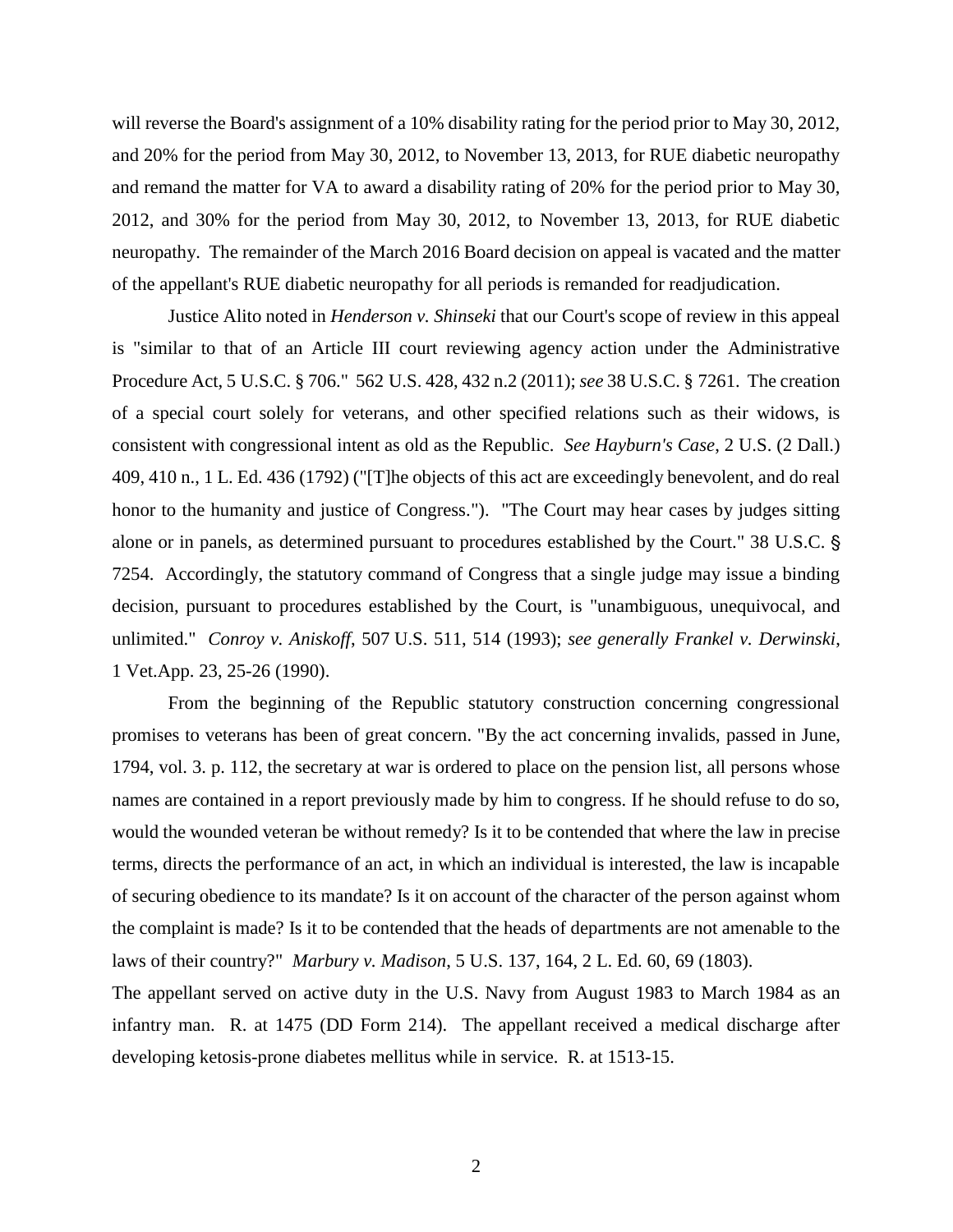In August 1984, the appellant filed for benefits based on service connection for diabetes and VA granted service connection with a 20% disability rating the following month. R. at 1474. In July 1985, the appellant sought treatment for tingling and numbness in his extremities and an examiner diagnosed the appellant with peripheral neuropathy. R. at 1449-50. In August 1985, VA granted service connection for peripheral neuropathy of the RUE with a 10% disability rating. R. at 1442-43. In April 2004, the appellant filed for an increased disability rating for RUE diabetic neuropathy. R. at 1296.

In March 2015, the Board denied the appellant an increased rating for his RUE peripheral neuropathy in excess of 10% prior to November 14, 2013, and in excess of 30% from November 14, 2013. R. at 131-52.

In December 2015, the Court granted a joint motion for partial remand, wherein the parties agreed that "the Board erred when it failed to consider that the appellant could be assigned separate evaluations via the application of DCs 8514, 8516, 8517 and 8521." R. at 69.

In March 2016, the Board denied a disability rating under DC 8514 in excess of 10% prior to May 30, 2012, granted a 20% disability rating under DC 8514 from May 30, 2012, to November 13, 2013, and granted a 50% disability rating from November 13, 2013, for RUE diabetic neuropathy. R. at 2-37. R. at 15-16. For the period prior to May 30, 2012, the Board found that the appellant's RUE diabetic neuropathy did not warrant a disability rating in excess of 10% because the evidence established "no more than mild incomplete paralysis of the radian, median, ulnar, and musculocutaneous nerves." R. at 34. The Board also found that from May 30, 2012, to November 13, 2013, the appellant met criteria for a 20% disability rating based on moderate incomplete paralysis of the same nerves. R. at 35. Lastly, the Board stated that since November 14, 2013, the appellant suffered from a severe incomplete paralysis of those same nerves and met the rating criteria for a 50% disability rating. R. at 35. This appeal ensued.

The Court concludes that the Board clearly erred in its assignment of a 10% disability rating for the period prior to May 30, 2012, and a 20% disability rating for the period from May 30, 2012, to November 13, 2013. *Fenderson v. West*, 12 Vet.App. 119, 125 (1999) ("The degree of disability under the diagnostic code is a finding of fact subject to the 'clearly erroneous' standard of review."). Applying DC 8514, the Board found that mild and moderate incomplete paralysis warranted 10% and 20% disability ratings under this DC, respectively. *See* R. at 34-35. However, DC 8514 provides a *20%* disability rating for a mild incomplete paralysis and a *30%* disability